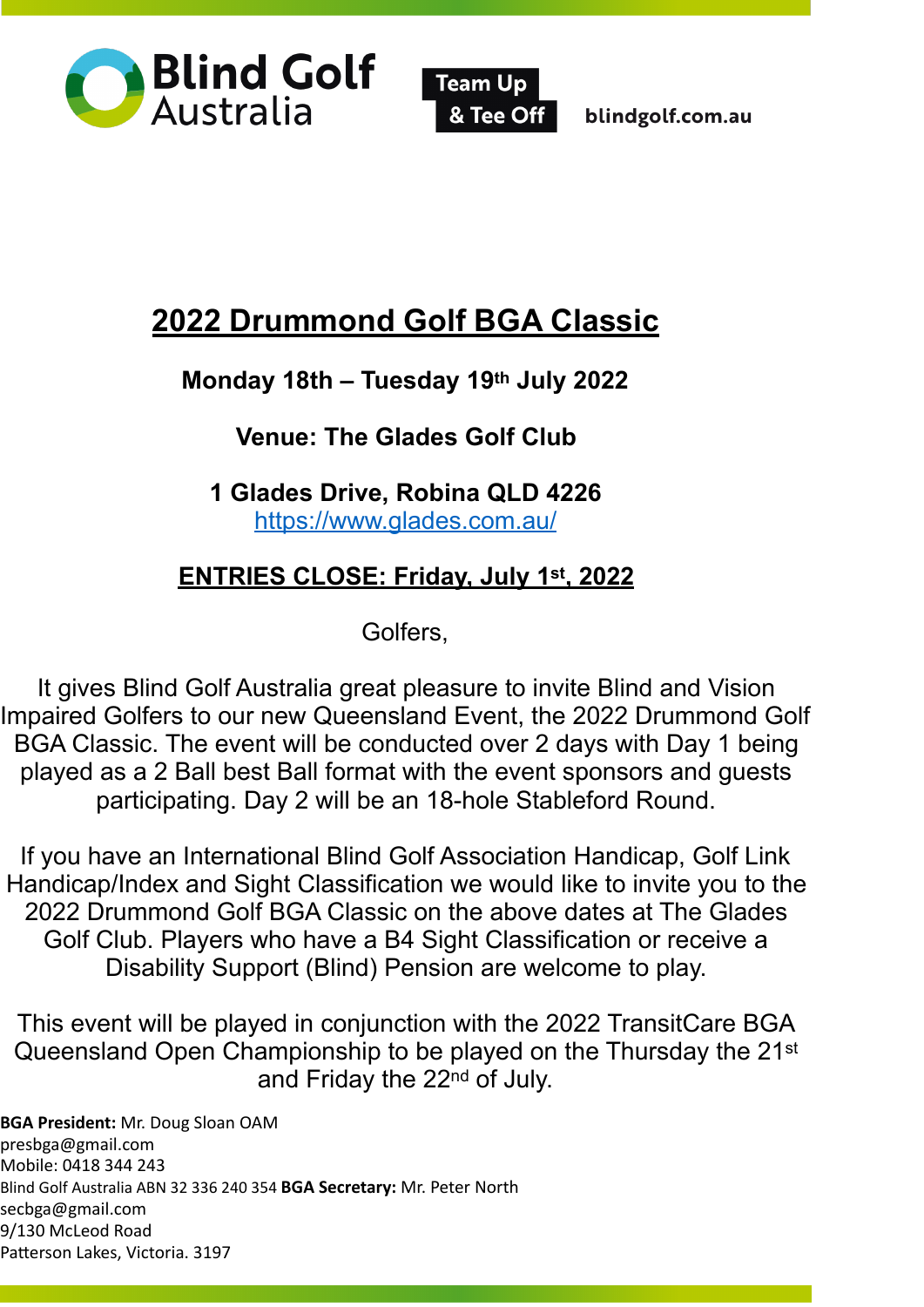

# **Entry Fee**

The entry fee for this event is \$200 which includes Motorized Cart hire. The entry fee covers green fees, lunch for players and caddies, prizes and transport to and from the Golf Club to the Motel.

The Entry Fee can be paid by Cheque, Money Order, or Electronic Funds Transfer. If you want to pay directly into Blind Golf Australia's Bank Account by Electronic Funds Transfer, our Bank Account details are

#### Westpac **BSB: 036-059 A/C:40-3415**

### **Event Schedule**

| Day 1 Drummond Golf BGA Classic     |
|-------------------------------------|
| Day 2 Drummond Golf BGA Classic     |
| <b>Rest/Recreation/Practice Day</b> |
| Day 1 TransitCare BGA               |
| Queensland Open Championship        |
| Day 2 TransitCare BGA               |
| Queensland Open Championship        |
| Departure                           |
|                                     |

\*Please advise Blind Golf Australia if you're interested in playing a practice round on Wednesday 20th May.

#### **Trophy Presentation**

The presentation function will be held following the completion of the Event on Day 2. **Accommodation**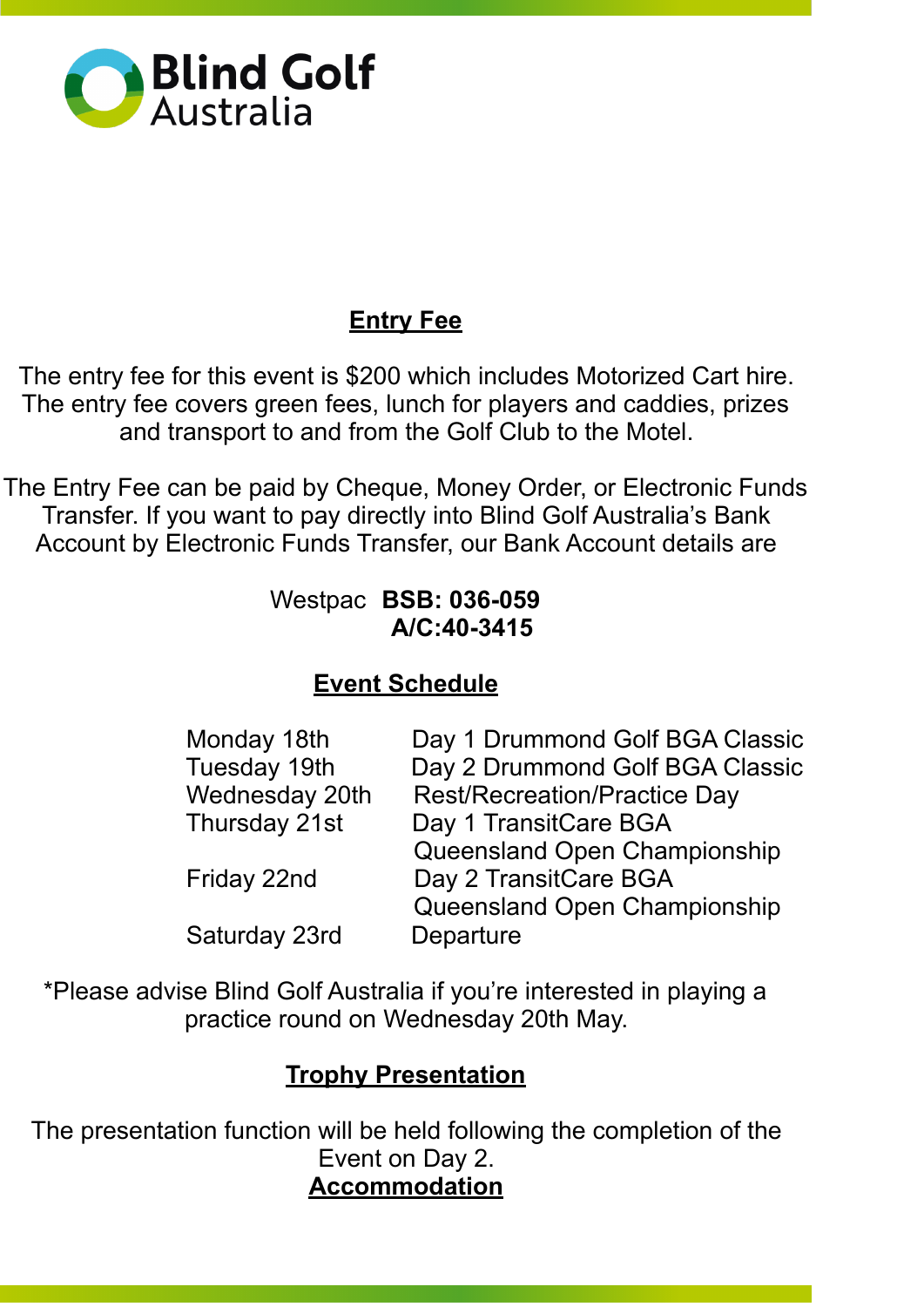

#### The Mercure Gold Coast Resort 64 Palm Meadows Drive, Cararra QLD 4211 Phone: 07 5555 7700

Accommodation will be at the player's expense. When making your booking, please mention that you are part of the **Blind Golf Australia**  group to receive a room rate of \$152.50 per room per night twin share.

### **Transport**

Players and caddies will be picked up at the Motel each day and dropped off after each day's play. Bus transport will be provided from Brisbane Airport to the Motel upon arrival on Sunday the 17th of July at 2.30pm.

# **Dress Code**

A collared shirt and neat appropriate clothing are required at all times. Players are allowed to wear running shoes/cross trainers, provided they are in an acceptable condition. Players are also required to ensure that their caddies are dressed appropriately.

### **Black-Out Glasses**

All B1 golfers must be sure to wear **Approved Black-Out Glasses.** 

### **Covid/Flu**

Any players or caddies who may be feeling unwell with Covid or Flu like symptoms before commencement of play must notify the Tournament Director. Covid Rapid Antigen Test Kits will be provided. **If you refuse to be tested you may be disqualified from the event** 

Please ensure that you are familiar with Blind Golf Australia's Policies. Visit: www.blindgolf.com.au